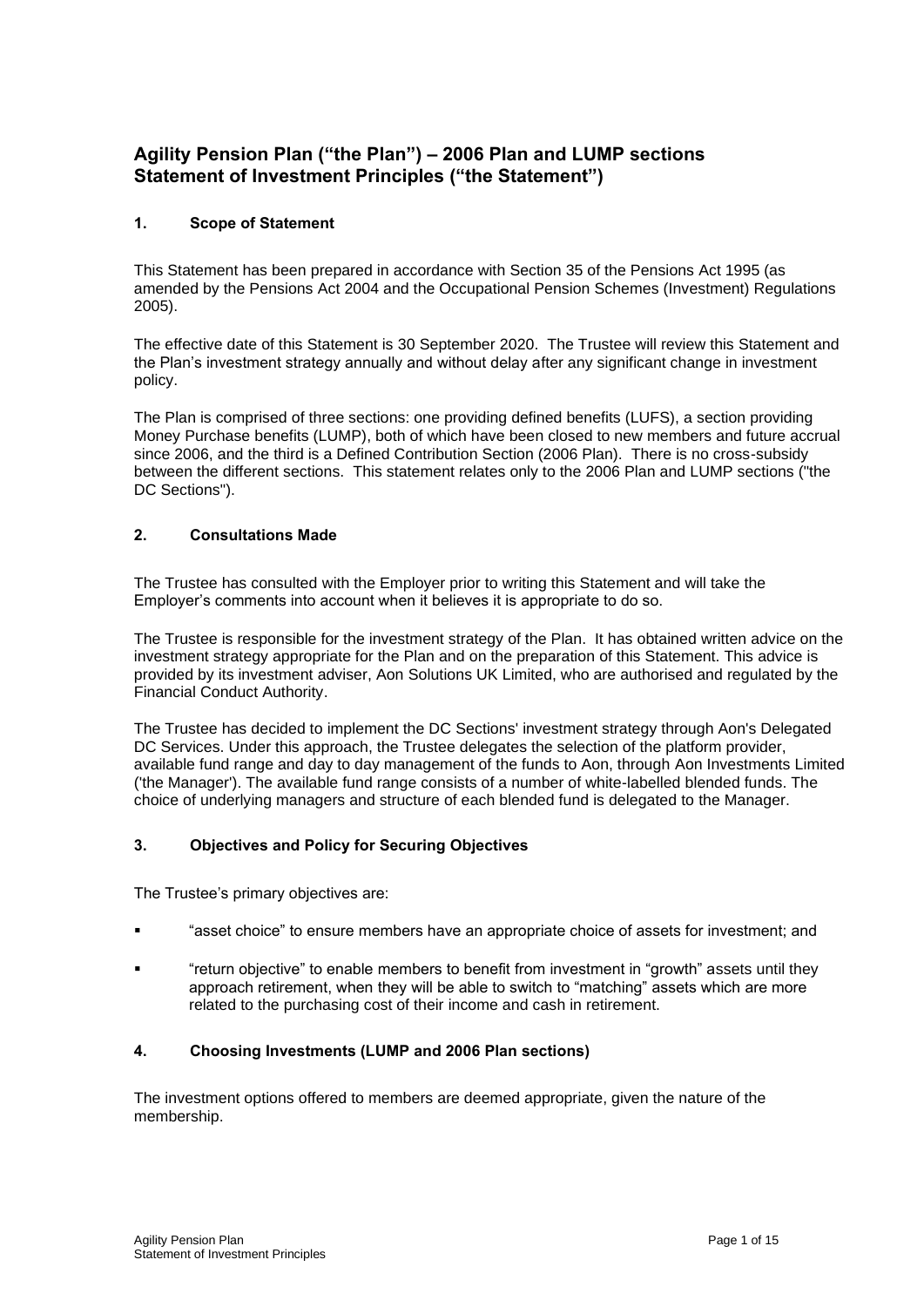The Trustee has put in place a default arrangement, described below, in acknowledgement that some members will be unwilling (or feel unable to) make investment choices and to provide an appropriate balance between return and risk over the lifetime of a typical member. A range of alternative funds is also available to members through the Manager, so that members can tailor their investment choices to meet their requirements, if they so wish. The objectives for each of these funds are set out in the Appendix.

Day to day management of the funds including the selection of the underlying investment managers and asset allocation structure is delegated to the Manager under Aon's Delegated DC Services. The selection of stocks is delegated to the underlying investment managers used within each fund, as chosen by the Manager.

The Trustee takes professional advice when formally reviewing the investment managers and funds offered to members. This advice is taken at least every three years. The Trustee reviewed the Default Option and fund options available to members in 2019.

# **5. Balance between Different Kinds of Investments**

The Trustee recognises that the key source of financial risk (in relation to members meeting their objectives) normally arises from the choice of funds offered to members. The Trustee therefore retains responsibility for the investment fund options made available to the membership and takes expert advice as required from its professional advisers.

Three distinct asset allocation strategies are offered to members, which target different benefits at retirement, namely drawdown, annuity purchase and cash. These asset allocation strategies are offered through a target date fund structure, namely the Aon Managed Retirement Pathway Fund series. Details of the three asset allocation strategies are provided in the Appendix. For members who do not wish to make an active decision regarding the investment of their assets, a Default Option has been put in place following consideration of the Plan membership, the risks associated with investment and after taking advice from Aon Solutions Limited. Furthermore, as the 2006 Plan is being used for auto-enrolment purposes, the Trustee is required to designate a default arrangement into which members are invested. The Default Option that applies is as follows:

- For all new entrants and those members who had not already started de-risking into bonds and cash as at April 2016, the Default Option is the Aon Managed Retirement Pathway Fund series, which assumes members draw down income at retirement
- For those members who had already started de-risking into bonds and cash as at April 2016, the Default Option is the Aon Managed Retirement Pathway to Annuity Fund series, which assumes members purchase an annuity at retirement.

Each member is allocated to the relevant Retirement Pathway Fund with a target date that most closely matches their selected retirement date. The switching of assets between the different underlying funds used within each asset allocation strategy is carried out within each target date fund.

Each asset allocation strategy aims to provide members with the potential for higher levels of growth during the accumulation of their retirement savings through exposure to growth assets including equities, and then to gradually diversify their investments in the years approaching retirement, to reduce volatility and to provide a broad base of assets from which members can choose the type of benefits they wish to take.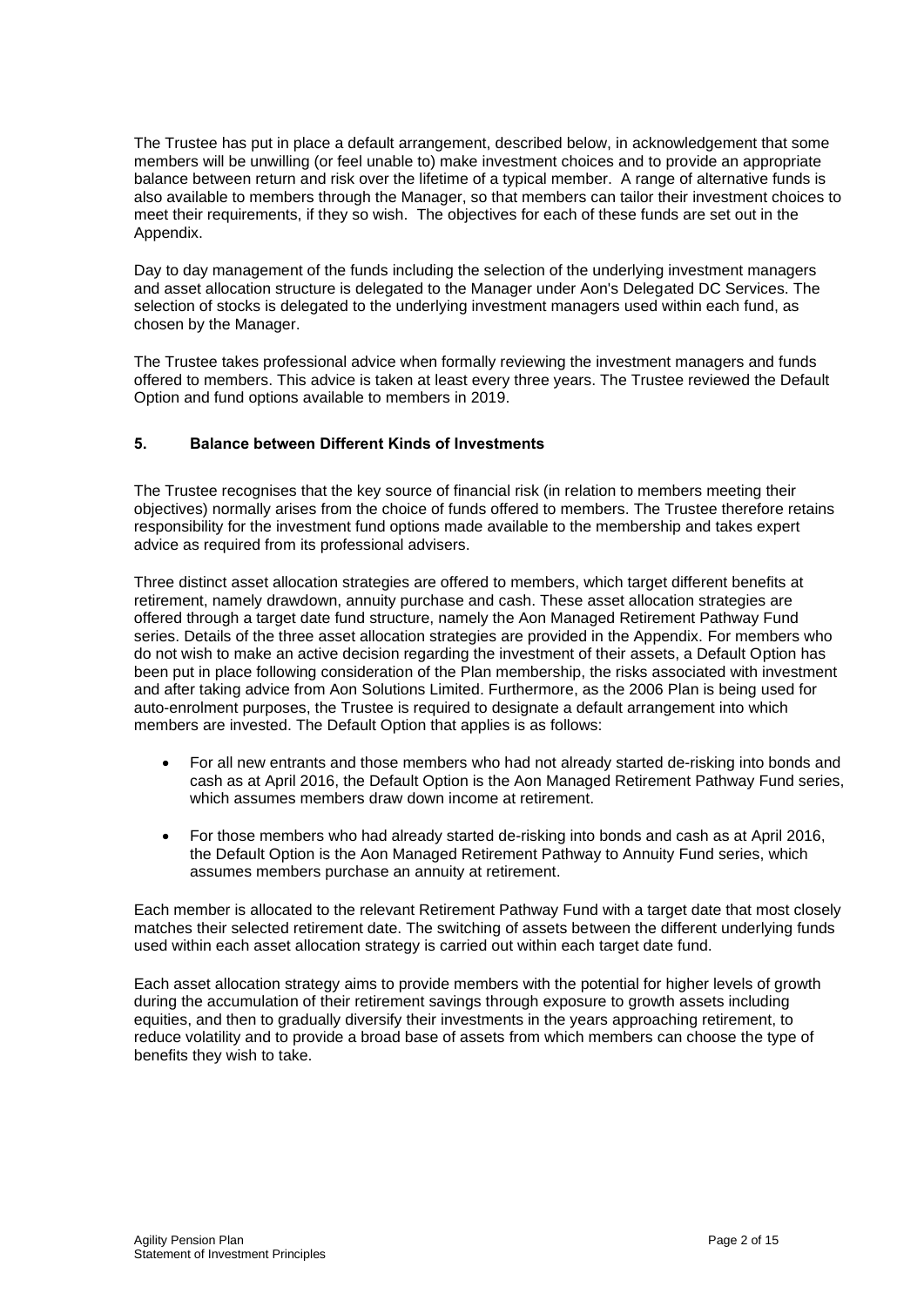In setting the three asset allocation strategies, the Trustee has reviewed the extent to which the return on investments (after deduction of any charges relation to those investments) is consistent with the objectives of the strategy, which is broadly to provide an appropriate risk/return profile given the needs of members. The Trustee has also considered analysis of the existing membership of the DC Sections, including considerations of factors such as age, contribution rates and term to retirement.

The Trustee regularly reviews the appropriateness of the three asset allocation strategies, taking into account any significant changes in the demographic profile of the relevant members, and may make changes from time to time. Members are advised accordingly of any changes.

Whilst the Trustee retains responsibility for choosing the funds made available to members, it is the individual member's responsibility to:

- choose which specific funds they invest in, either by choosing the Default Option, one of the alternative asset allocation strategies, or by following their own investment strategy;
- monitor the performance of their own investments; and
- review the ongoing appropriateness of their chosen funds in light of their own individual circumstances.
- **6. Investment Risk Measurement and Management**

#### **The main areas of risk with this type of arrangement are as follows:**

**Market fluctuations** – where unit linked policies are used, the value of assets allocated for member benefits may fluctuate with the movement in the underlying asset values. This means that, at a member's retirement, there is the possibility that the fund will have to be realised at an inopportune time to provide retirement benefits. The DC Sections' rules allow a degree of flexibility when benefit payments may start, helping to mitigate the risk of a member having to take benefits at an inopportune time.

For those members invested in one of the three asset allocation strategies, members' funds will automatically be switched into lower risk funds, as described in the Appendix, as they approach retirement, with the aim of reducing market volatility. Where members are making their own investment choices, it should be noted that the risk profile of the members' assets will be affected by their choice of funds, and that the range of funds that is available includes funds that are aimed at offering relative security as retirement approaches.

- **Annuity purchase risk** the rates applied when pension funds are used to buy annuities may be more expensive than anticipated and the more expensive annuity rates could coincide with a time when retirement funds have lost value due to market fluctuations, as described above. Again, the DC Sections' rules allow flexibility in the timing of when benefit payments may start for a member, to help reduce the impact of this risk. For those members invested in the asset allocation strategy targeting annuity purchase, members' funds will automatically be switched into bonds and cash as they near retirement, with the aim of protecting the value of the benefits that will be provided.
- **Inflation risk** the absolute return on investments, and hence the value of the pension policy, may be diminished by inflation. To help mitigate this risk, a range of funds is offered, including growth funds which aim to provide real growth (in excess of inflation) over the long term.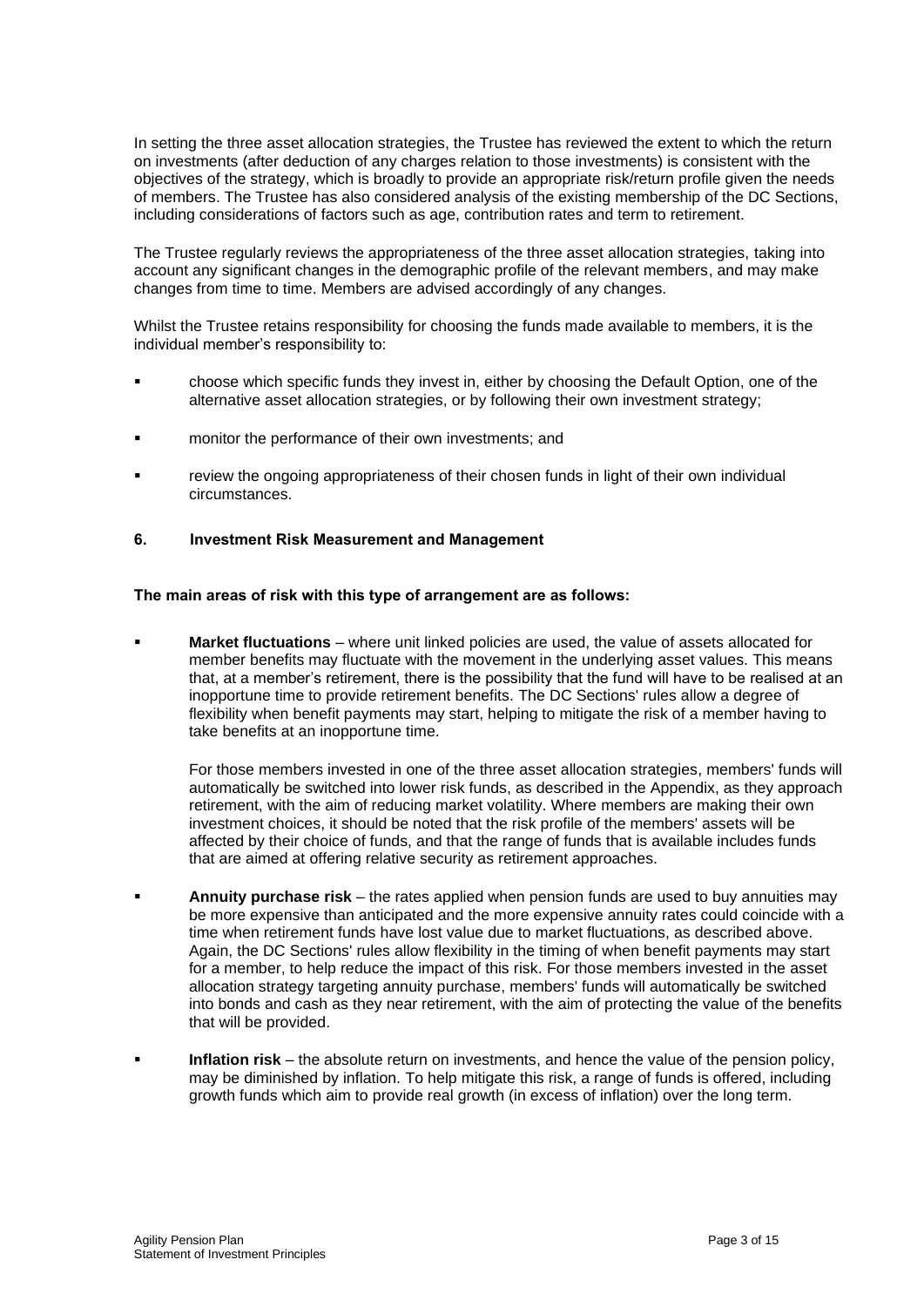- **Assets may not be readily realisable** a member may want to use asset proceeds for benefits at a time when there may be a delay in realisation. The fund options available, however, enable members to link their assets to more liquid investments as they approach retirement.
- **Manager risk** the failure by the Manager to achieve the rate of investment return expected by the Trustee. This risk is considered by the Trustee and its advisers both upon the initial appointment of the Managers and on an ongoing basis thereafter, through quarterly investment reports prepared by its advisers.
- **Operational risk** the risk of fraud, poor advice or acts of negligence. The Trustee has sought to minimise such risk by ensuring that all advisers and third-party service providers are suitably qualified and experienced, and that suitable liability and compensation clauses are included in all contracts for professional services received.

The Trustee recognises that investment risk is borne by the members of the DC Sections. It takes account of this in the selection and monitoring of the iManagers and the choice of funds offered to members.

The Trustee monitors the performance of the assets on a quarterly basis via investment monitoring reports prepared by its investment adviser.

The Trustee acknowledges that investment returns achieved outside the expected deviation (positive or negative) maybe an indication that the Manager is taking a higher level of risk than agreed.

The Trustee has established a separate Investment Sub-Committee to consider matters with regard to investment, including performance monitoring.

### **7. Default Fund**

As the 2006 Plan is being used for auto-enrolment purposes, the Trustee is required to designate a default arrangement into which members are invested. As outlined above, the Trustee has made available a Default Option for those members of the DC Sections who do not want to make a decision with regards their investments. Further details are set out in the Appendix.

### **8. Custody**

Investment in pooled funds gives the Trustee a right to the cash value of the units rather than to the underlying assets.

The managers of the pooled funds are responsible for the appointment and monitoring of the custodians of the funds. The custodians are independent of the Employer.

### **9. Expected Returns on Assets**

Over the long-term the Trustee's expectations are:

▪ For units representing "growth" assets (UK equities, overseas equities, multi-asset funds and property) to achieve a real return (in excess of price inflation) over the long term. The Trustee considers short-term volatility in asset price behaviour to be acceptable, given the general expectation that over the long term these assets will outperform asset classes which may be regarded as matching the liabilities;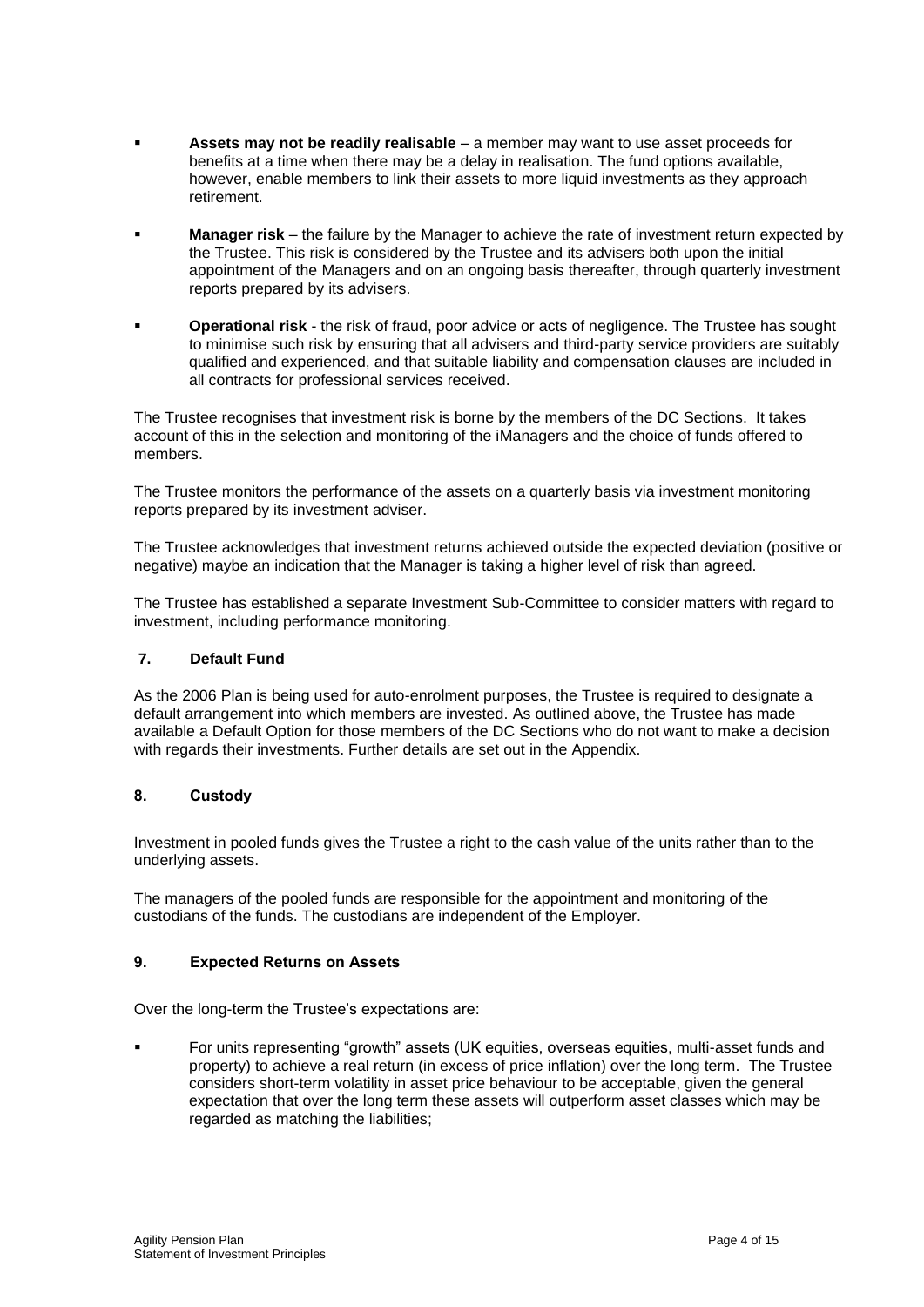- For units representing monetary assets (UK bonds) to achieve a rate of return which is expected to be approximately in line with changes in the cost of providing fixed income annuities; and
- For units representing cash to protect the capital value of the investment and achieve a rate of return in line with money market interest rates.

Returns achieved by the Managers are assessed against performance benchmarks set by the Trustee in consultation with its advisers and Managers.

### **10. Realisation of Investments/Liquidity**

The Trustee recognises that there is a risk in holding assets that cannot be easily realised should the need arise. The majority of the assets held are realisable at short notice (either through the sale of direct holdings of stocks, bonds etc. or the sale of units in pooled funds).

### **11. Social, Environmental or Ethical Considerations**

In setting the investment strategy, the Trustee's primary concern is to act in the best financial interests of the Plan and its beneficiaries, seeking the best return that is consistent with a prudent and appropriate level of risk. The Trustee believes that, in order to fulfil this commitment and to protect and enhance the value of the Plan's investments, it must act as a responsible steward of the assets in which the Plan invests.

**Environmental, Social and Governance considerations**: The Trustee further acknowledges that an understanding of financially material considerations including environmental, social and corporate governance ("ESG") factors (such as climate change) and risks related to these factors can contribute to the identification of investment opportunities and financially material risks.

As part of its delegated responsibilities, the Trustee expects the Plan's Manager and underlying investment managers to take into account corporate governance, social, and environmental considerations (including long-term risks posed by sustainability concerns including but not limited to climate change risks) in the selection, retention and realisation of investments. Any decision should not apply personal, ethical or moral judgments to these issues, but should consider the sustainability of business models that are influenced by them.

The Trustee is taking the following steps to monitor and assess ESG related risks and opportunities:

- The Trustee will have periodic training on Responsible Investment to understand how ESG factors, including climate change, could impact the Plan's assets and liabilities.
- When reviewing the investment strategy and strategic risks, the Trustee considers the implication of ESG risks, including climate change, using the available modelling tools, including deterministic scenarios.
- As part of the ongoing monitoring of the Plan's investments, the Trustee will use ESG ratings information on the underlying investment managers provided by the Plan's Manager, where relevant and available, to monitor the level of integration of ESG on a regular basis.
- The Trustee will include ESG-related risks, including climate change, on the Plan's risk register as part of ongoing risk assessment and monitoring.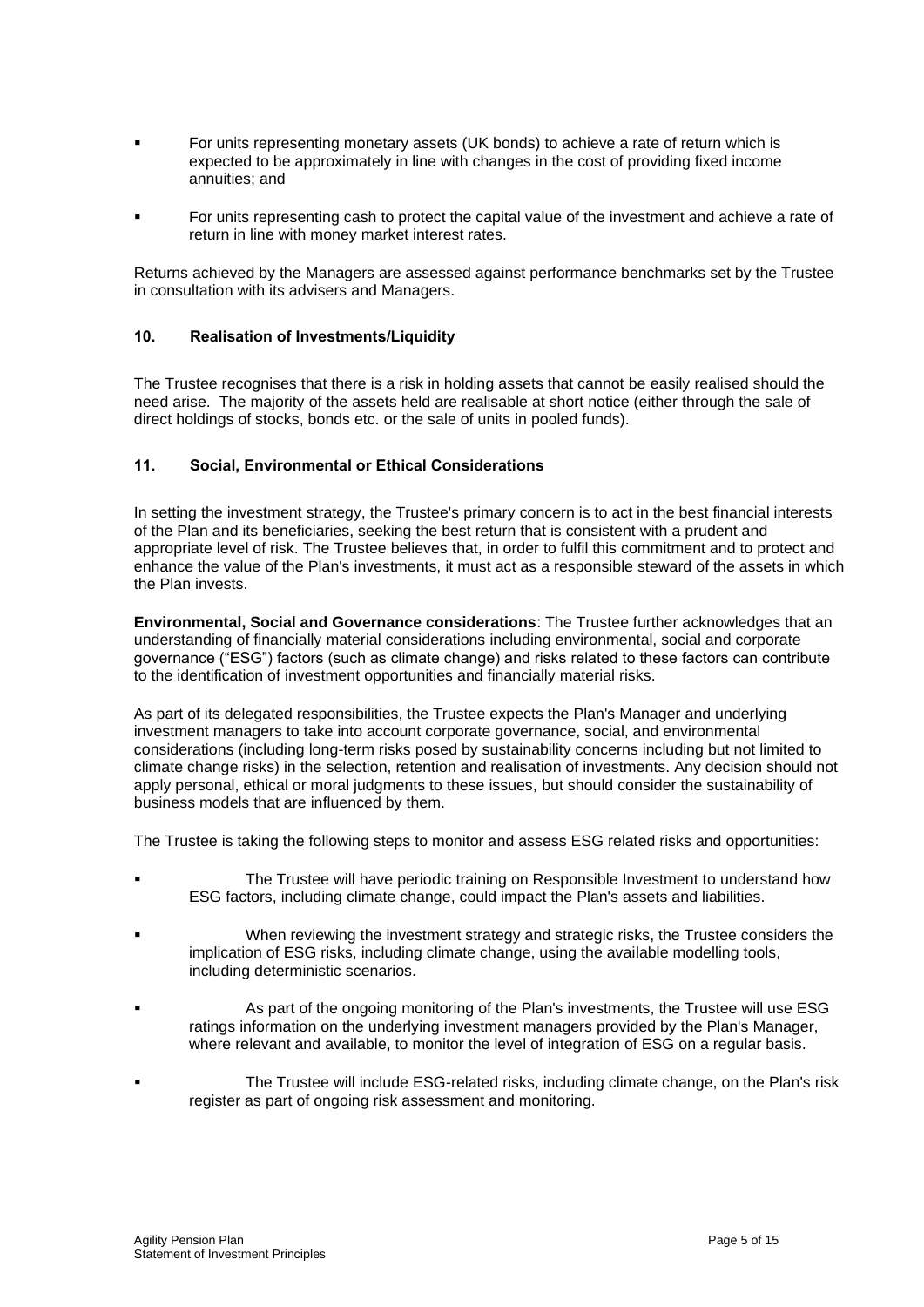**Members' views and non-financial factors**: In setting and implementing the Plan's investment strategy, the Trustee will ensure that the investments comply with the appropriate regulations, but does not explicitly take into account the views of Plan members and beneficiaries in relation to ethical views, social and environmental impact matters and present and future quality of life of the members and beneficiaries of the Plan (defined as "non-financial factors"). The Trustee will review its policy towards this at least every three years.

**Initiatives and industry collaboration:** In recognition of the commitment of the Plan's Manager to environmental, social and corporate governance issues, the Manager is a signatory of the UN Principles for Responsible Investment ("UN PRI" or the "Principles"). The Principles are a voluntary set of global best practices that aim to provide a framework for integrating environmental, social and corporate governance issues into financial analysis, investment decision-making and ownership practices. The UN PRI are voluntary and aspirational. Where consistent with their fiduciary responsibilities, the Manager will aim to pursue each of the six Principles, these being:

- Incorporating environmental, social and corporate governance issues into investment analysis and decision-making processes.
- Being active owners and incorporating environmental, social and corporate governance issues into their ownership policies and practices.
- Seeking appropriate disclosure on environmental, social and corporate governance issues by the entities in which they invest.
- Promoting acceptance and implementation of the Principles within the investment industry.
- Working together to enhance their effectiveness in implementing the Principles.
- Reporting on their activities and progress toward implementing the Principles.

The Plan's Manager has also signed up to the UK Stewardship Code. This Code aims to enhance the quality of engagement between institutional investors and companies to help improve long-term returns to shareholders and the efficient exercise of governance responsibilities. It sets out good practice on engagement with investee companies to which the Financial Reporting Council believes institutional investors should aspire and operates on a 'comply or explain' basis.

#### **Disclosure and reporting: The Trustee will report to its stakeholders on its responsible investment activities on an annual basis.**

### **12. Arrangements with the Manager**

The Trustee has appointed the Manager, which it considers to be its investment manager. References in this policy to 'underlying investment managers' refers to those investment managers which the Manager in turn appoints to manage investments on behalf of the Trustee.

The Trustee recognises that the arrangements with the Manager, and correspondingly the underlying investment managers, are important to ensure that interests are aligned. In particular, the Trustee seeks to ensure that the Manager is incentivised to operate in a manner that generates the best longterm results for the Plan and its beneficiaries.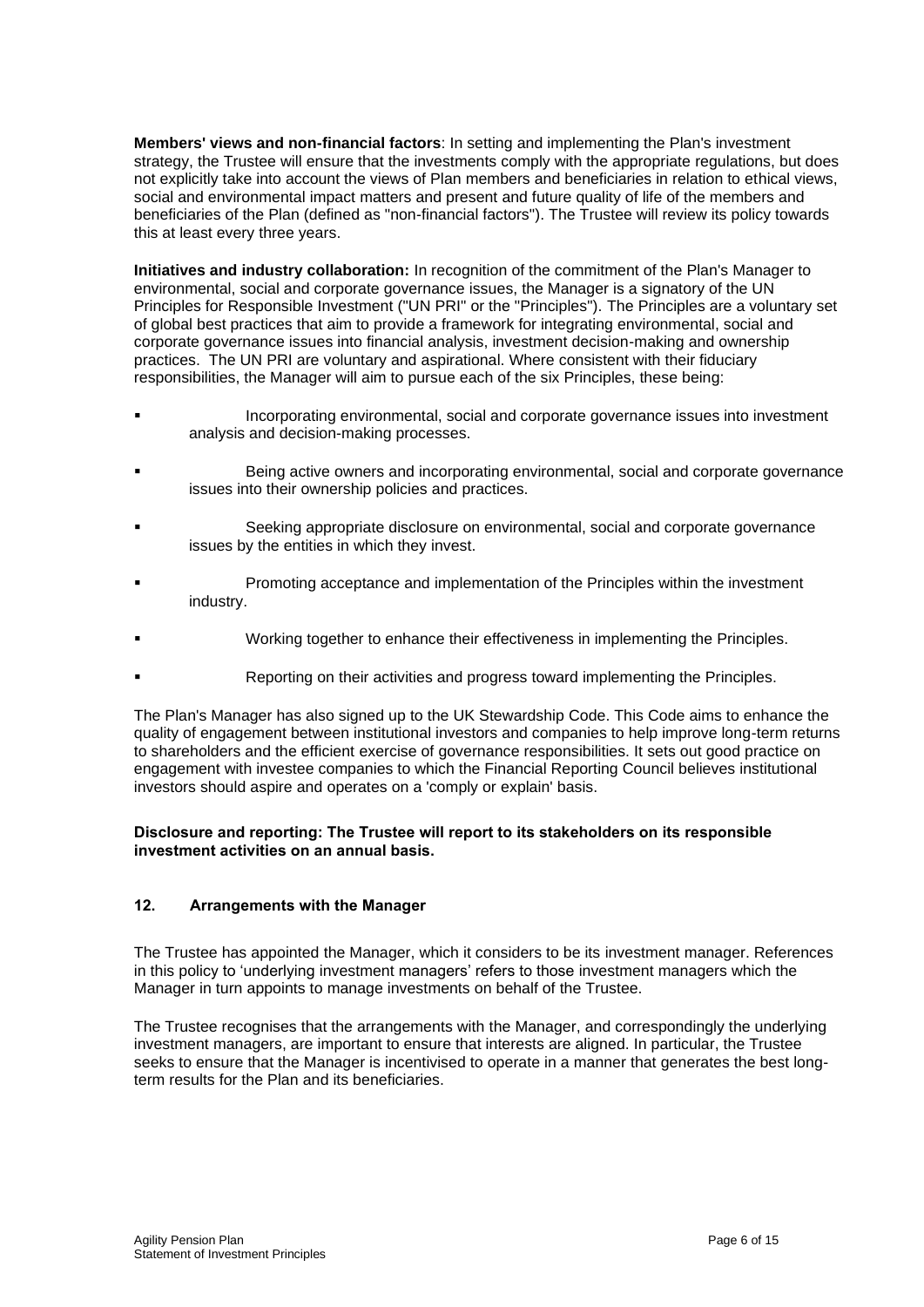The Trustee receives quarterly reports and verbal updates from the Manager on various items including the default investment strategy and wider fund range, performance and longer-term positioning of the funds in which the Trustee invests. The Trustee focuses on longer-term performance when considering the ongoing suitability of the investment strategy in relation to the Plan's objectives, and assesses the Manager over rolling three and fiveyear periods.

The Trustee also receives annual stewardship reports on the monitoring and engagement activities carried out by the Manager, which supports the Trustee in determining the extent to which the Plan's engagement policy has been followed throughout the year.

The Trustee shares the policies, as set out in this SIP, with the Manager and requests that they review and confirm whether their approach is in alignment with the Trustee's policies.

The Trustee delegates the ongoing monitoring of underlying investment managers to the Manager. The Manager monitors the Plan's investments to consider the extent to which the investment strategy and decisions of the underlying investment managers are aligned with the investment objectives of each fund used by the Plan. This includes monitoring the extent to which the underlying investment managers:

- make decisions based on assessments about medium- to long-term financial and nonfinancial performance of an issuer of debt or equity; and
- engage with issuers of debt or equity in order to improve their performance in the medium- to long-term.

Before appointing a new fiduciary manager, the Trustee will review the governing documentation associated with the investment and will consider the extent to which it aligns with the Trustee's policies. Where required, the Trustee will seek to amend that documentation or will express its expectations by other means (such as through a side letter, in writing, or verbally at Trustee meetings) so that there is more alignment.

The Trustee believes that having appropriate governing documentation, setting clear expectations to the Manager, and regular monitoring of the Manager's performance and investment strategy, is sufficient to incentivise the Manager to make decisions that align with the Trustee's policies and base those decisions on assessments of medium- and long-term financial and non-financial performance.

Where the Manager is considered to make decisions that are not in line with the Trustee's policies, expectations, or the other considerations set out above, the Trustee will typically first engage the Manager but could ultimately replace it where this is deemed necessary.

The Trustee has not set a duration for its arrangements with the Manager, although its continued appointment is reviewed periodically, and at least every 5 years. Similarly, there are no set durations for arrangements with the underlying asset managers that the Manager invests in, although this is regularly reviewed as part of the manager research and portfolio management processes in place.

### **13. Costs and Performance**

The Trustee is aware of the importance of monitoring its Manager's total costs and the impact these costs can have on the overall value of the Plan's assets. The Trustee recognises that in addition to annual management charges, there are other costs incurred by investment managers that can increase the overall cost incurred by their investments.

The Trustee receives annual cost transparency reports from the Manager. These reports present information in line with prevailing regulatory requirements for fiduciary managers. They clearly set out on an itemised basis: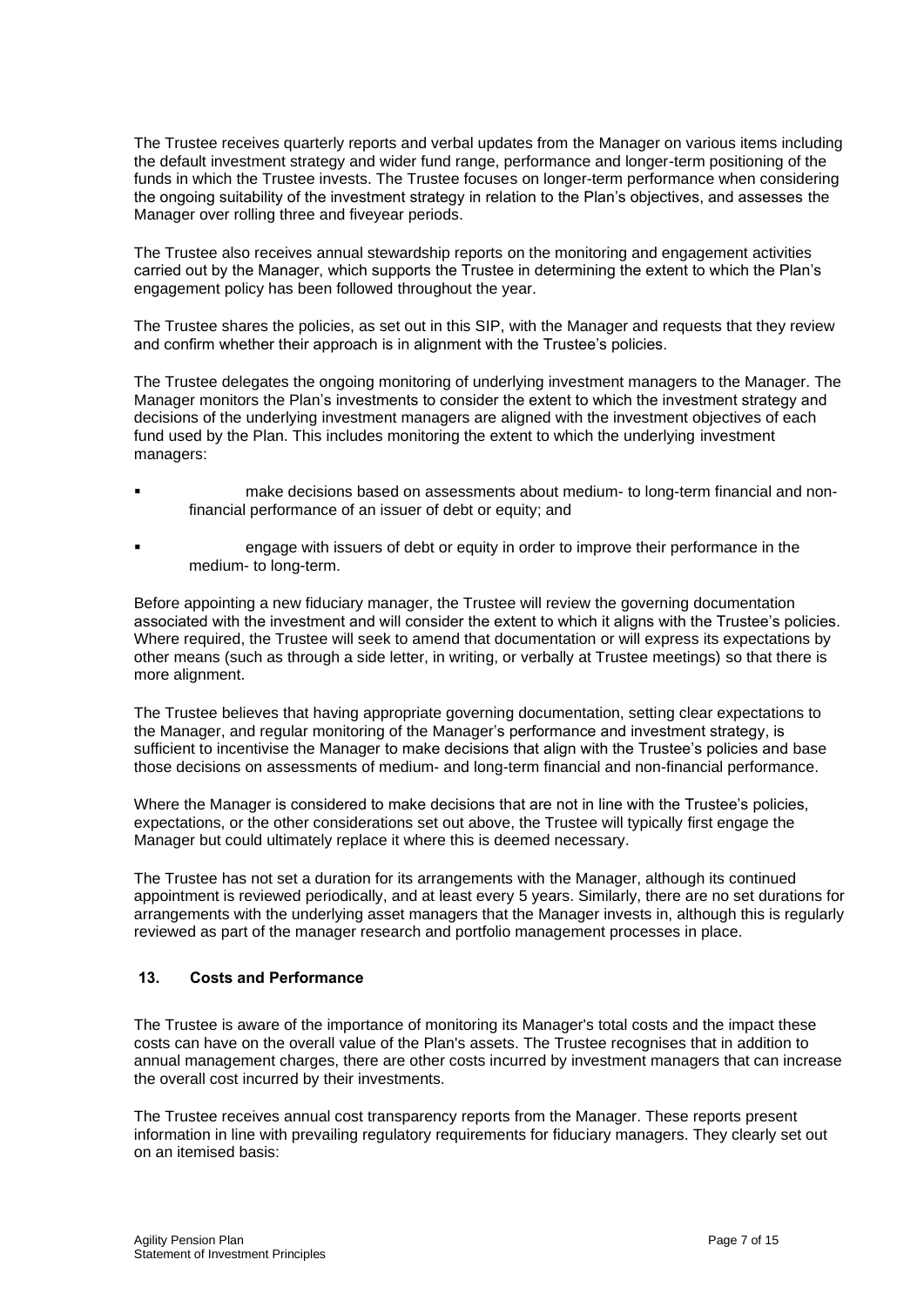- **•** The total amount of investment costs incurred by the Plan;
- **The fees paid to the Manager:**
- The fees paid to the investment managers appointed by the Manager;
- The amount of portfolio turnover costs (transaction costs) incurred by the investment managers appointed by the Manager;
	- 1. The Trustee defines portfolio turnover costs as the costs incurred in buying and selling underlying securities held within the funds of the investment managers appointed by the Manager;
- Any charges incurred through the use of pooled funds (custody, admin, audit fees etc.);
- The impact of costs on the investment return achieved by the Plan.

The Trustee acknowledges that portfolio turnover costs are a necessary cost to generate investment returns and that the level of these costs varies across asset classes and manager. The Manager monitors the level of portfolio turnover (defined broadly as the amount of purchases plus sales) of all the investment managers appointed on behalf of the Trustee.

The Trustee delegates the management of the underlying manager cost transparency relationships to the Manager, however the Trustee expects full compliance with the provision of the cost transparency disclosure templates and that the Manager reports back any non-compliance immediately.

The Trustee benefits from the economies of scale provided by the Manager in two key cost areas:

- The ability of the fiduciary manager to negotiate reduced annual management charges with the appointed investment managers;
- The ability of the fiduciary manager to monitor ongoing investment costs (including additional fund expenses and portfolio turnover) incurred by the investment managers and achieve efficiencies where possible.

#### **Evaluation of performance and remuneration:**

The Trustee assesses the (net of all costs) performance of the Manager over rolling three and five-year periods for both the default strategy and wider range of funds offered to members by comparing performance against benchmark and the stated investment objective. The remuneration paid to the Manager and the fees incurred by third parties appointed by the Manager are provided annually by the Manager to the Trustee. This cost information is set out alongside the performance of the Manager to provide context. The Trustee monitors these costs and performance trends over time.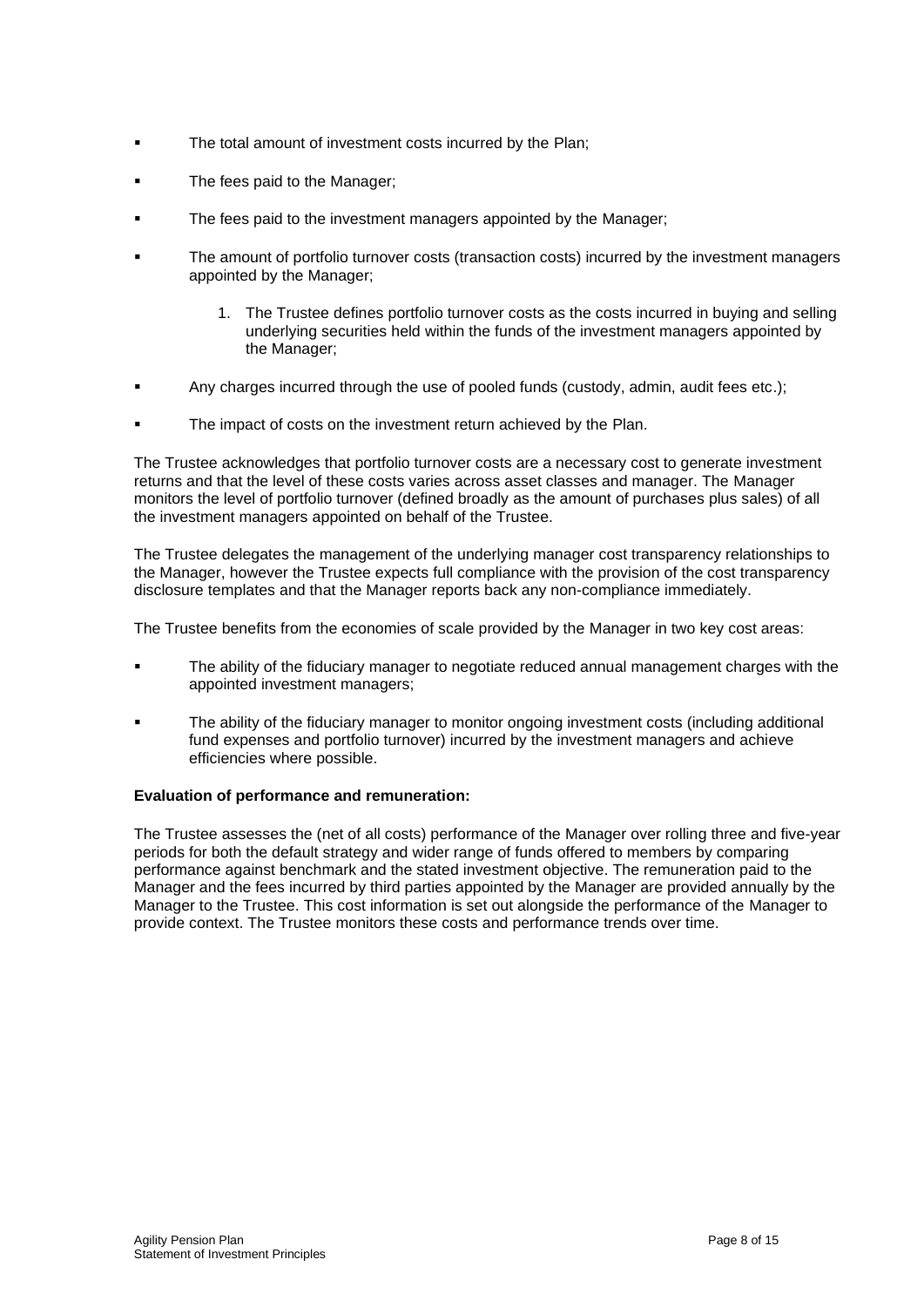### **14. Stewardship – Engagement and the Exercise of the Rights Attaching to Investments**

The Trustee recognises the importance of its role as a steward of capital and the need to assess all financially material risks in its investment decision making process. This includes risks associated with climate change, as well as other ESG-related factors. To this end, the Trustee strives to maintain a high standard of governance, promotion of corporate responsibility and respect of environmental factors throughout the Plan's portfolio. The Trustee believes that doing so ultimately creates long-term financial value and reduces risk for the Plan and its beneficiaries.

The Trustee carefully reviews the Manager's approach to stewardship, and other ESG-related matters, and communicates its expectations and standards to the Manager. These standards include:

- The Trustee expects the Manager to be a signatory to the PRI.
- The Trustee expects the Manager to be a signatory to the UK Stewardship Code.
- The Trustee expects the Manager to ensure that, where appropriate, underlying asset managers use their influence as major institutional investors to exercise the Plan's rights and duties as a shareholder.
- The Trustee expects the Manager to provide adequate transparency around stewardship activities, including an annual report on the stewardship activities of the underlying managers.

The Trustee will engage with the Manager as necessary for more information, to ensure that robust active ownership behaviours, reflective of their active ownership policies, are being actioned. This will take the form of annual reporting.

Where possible, the transparency for voting should include voting actions and rationale with relevance to the Plan, in particular where: votes were cast against management; votes against management generally were significant; votes were abstained; and voting differed from the voting policy of the underlying investment manager. Furthermore, where voting is concerned, the Trustee expects underlying investment managers to recall stock lending, as necessary, in order to carry out voting actions.

The disclosures offered for engagements should include the objectives and relevance to the fund, methods of engagement, progress and perspectives around shortcomings and outcomes to date, as well as escalation points and procedures as necessary.

The Trustee reviews the Manager's stewardship activity on an annual basis to ensure the Plan's stewardship policy is being appropriately implemented in practice. The Trustee does so to ensure that the Manager acts in a manner that is consistent with the Trustee's policies and objectives. If the Manager is found to fall short of the standards set by the Trustee, it is expected to provide satisfactory explanations as to why it is not. While the Trustee may seek to engage with the Manager if it is deemed to be falling short of its standards to reach a more sustainable position, failure to comply may result in a decision to replace it.

In line with its commitment to transparency and disclosure, the Trustee reports its responsible investment activities to the Plan's stakeholders on an annual basis within the Trustee's report and accounts.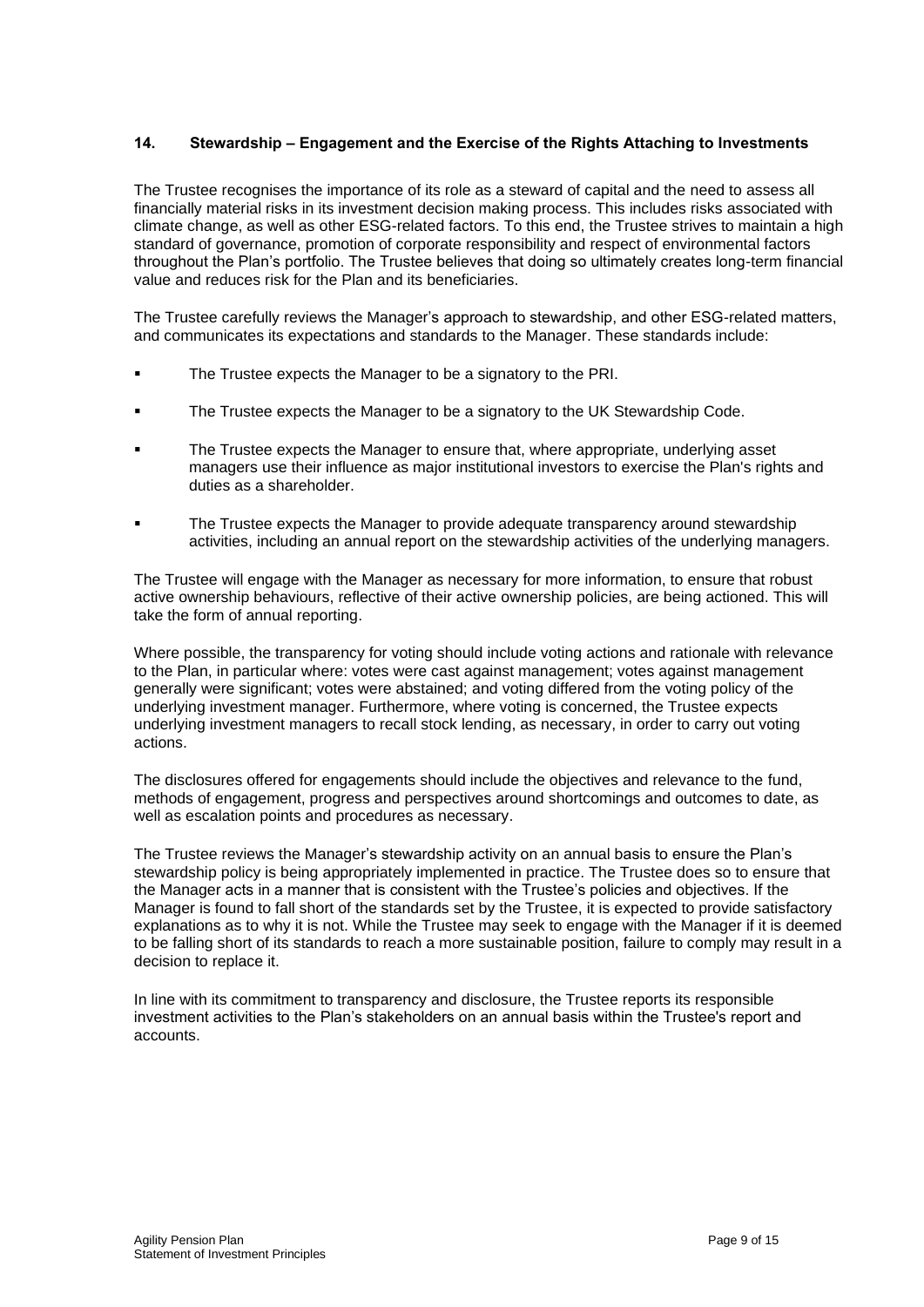The Trustee may engage with the Manager, who in turn is able to engage with underlying investment managers, investee company or other stakeholders, on matters including the performance, strategy, risks, social and environmental impact, corporate governance, capital structure, and management of actual or potential conflicts of interest, of the underlying investments made. Where a significant concern is identified, the Trustee will consider, on a case by case basis, a range of methods by which it would monitor examples include via the manager, media, personal and professional dealings) and engage (examples include via the manager and directly with underlying companies) so as to bring about the best long-term outcomes for the Plan.

### **15. Additional Voluntary Contributions ("AVCs") Arrangements**

In addition to the main Plan benefits, some members obtain further benefits by paying Additional Voluntary Contributions (AVCs) to the Plan. The liabilities in respect of historic AVC arrangements are equal to the value of the investments bought by the members.

From time to time the Trustee reviews the choice of investments available to members to ensure that they remain appropriate to the members' needs.

This Statement replaces the former Statement of Investment Principles which had an effective date of 21 August 2019.

| Kim Nash         |           | 24 September 2020 |  |  |
|------------------|-----------|-------------------|--|--|
| Name (Print)     | Signature | Date              |  |  |
| Michael Woodmore |           | 24 September 2020 |  |  |

Name (Print)

**Signature** 

za oepiennei zuzu Date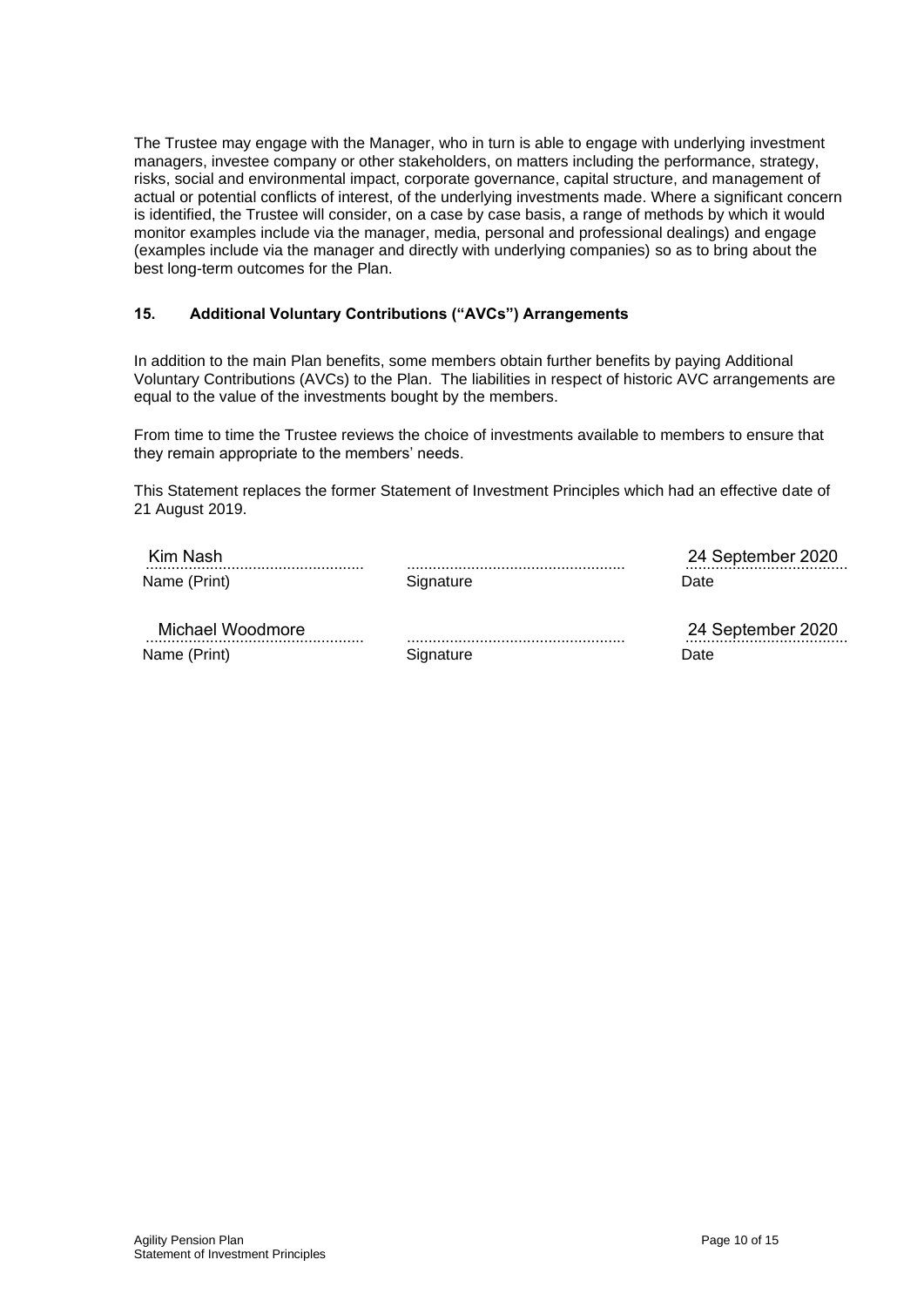# **Agility Pension Plan Appendix to Statement of Investment Principles – 2006 Plan and LUMP sections**

This Appendix sets out the Trustee's current investment strategy for the 2006 Plan and the LUMP sections ("the DC Sections") and is supplementary to the Trustee's Statement of Investment Principles (the "attached Statement").

The Trustee's investment strategy has been established in order to maximise the likelihood of members achieving the primary objectives set out in the attached Statement.

The Trustee has decided to implement the DC Sections' investment strategy through Aon's Delegated DC Services. Under this approach, the Trustee delegates the selection of the platform provider, available fund range and day to day management of the funds to Aon, through Aon Investments Limited.

With effect from June 2016, the investment strategy is consistent across both the LUMP and 2006 Plan sections.

#### **1. Asset Options**

The table below provides details of the funds used within the DC Sections' investment strategy and, for each fund option, indicates whether it is available as an asset allocation strategy or a self-select fund option:

| <b>Fund</b>                                     | <b>Asset</b><br>allocation<br>strategy | Self-select |
|-------------------------------------------------|----------------------------------------|-------------|
| <b>Asset allocation strategies</b>              |                                        |             |
| Aon Managed Retirement Pathway Funds*           |                                        | ×           |
| Aon Managed Retirement Pathway to Annuity Funds |                                        | ×           |
| Aon Managed Retirements Pathway to Cash Funds   |                                        | ×           |
| <b>Objective based funds</b>                    |                                        |             |
| Aon Managed Initial Growth Phase Fund           | $\mathbf x$                            |             |
| Aon Managed Diversified Asset Fund              | ×                                      |             |
| Aon Managed Bond Phase Fund                     | ×                                      |             |
| Aon Managed Long Term Inflation Linked Fund     | ×                                      |             |
| Aon Managed Pre-Retirement Bond Fund            | ×                                      |             |
| Aon Managed Liquidity Fund                      | ×                                      |             |
| Asset class based funds                         |                                        |             |
| Aon Managed Property and Infrastructure Fund    | ×                                      |             |
| <b>HSBC Islamic Global Equity Index Fund</b>    | ×                                      |             |

\*Default Option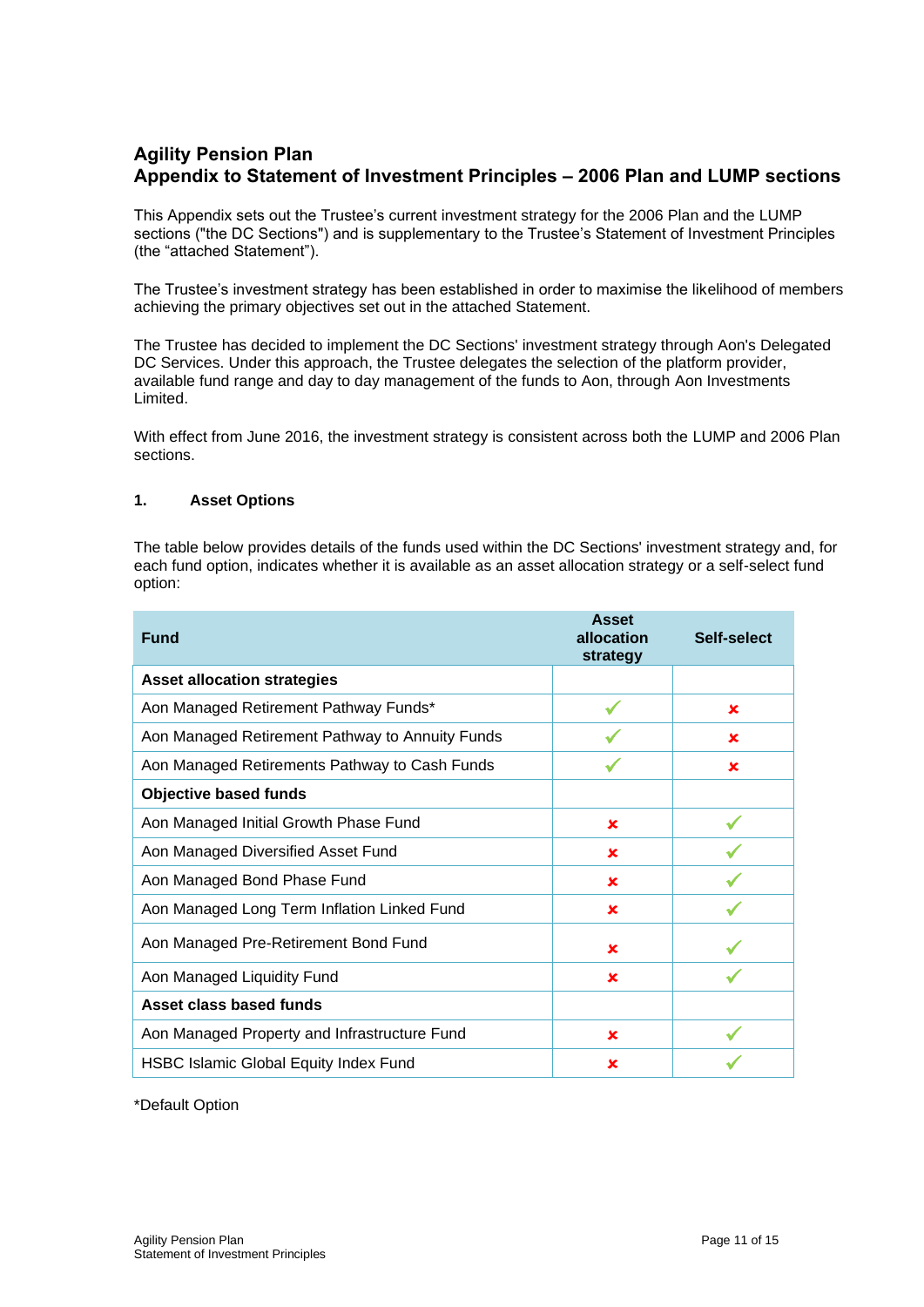### **2. Default Option and alternative asset allocation strategies**

The Default Option that applies is as follows:

- For all new entrants and those members who had not already started de-risking into bonds and cash as at April 2016, the Default Option is the Aon Managed Retirement Pathway Fund series, which assumes members draw down income at retirement.
- For those members who had already started de-risking into bonds and cash as at April 2016, the Default Option is the Aon Managed Retirement Pathway to Annuity Fund series, which assumes members purchase an annuity at retirement.

The Aon Managed Retirement Pathway Fund series assume members draw down income at retirement. These are a series of target date funds and each member is invested in the relevant Retirement Pathway Fund with a target date that most closely matches their selected retirement date members. Each Retirement Pathway Fund initially invests wholly in the Aon Managed Initial Growth Phase Fund until 15 years before a member's selected retirement age. During this 'growth' phase, the Retirement Pathway Funds aim to provide real growth (in excess of inflation) over the long term.

From 15 years before a member's selected retirement age, lower risk investments are gradually introduced, including protection and income generating investments. At each Retirement Pathway Fund's target date, members' assets will be invested across a range of asset classes with the aim of providing a real income during the post-retirement phase whilst protecting the value of the investments.



The structure is summarised in the chart below:



Two additional asset allocation strategies are available, alongside the Retirement Pathway Funds, which target different benefits at retirement, namely annuity purchase and cash.

The Aon Managed Retirement Pathway to Annuity Fund series works on the principle that a member electing this option will take the maximum tax-free cash sum and use the rest of their account to purchase an annuity at retirement.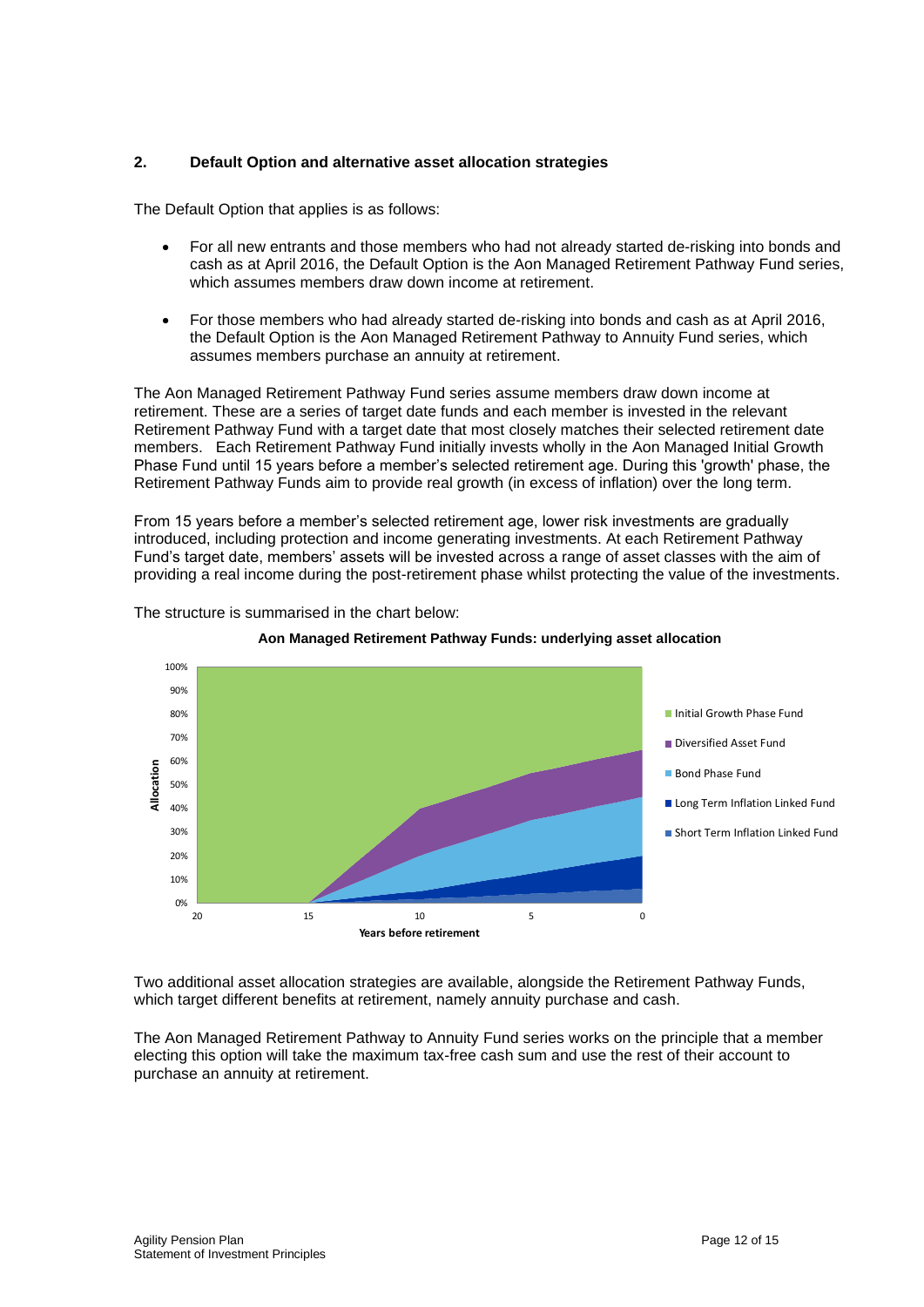Each Retirement Pathway to Annuity Fund follows the same asset allocation strategy as the Retirement Pathway Funds until five years before its target date. At this point, each Retirement Pathway to Annuity Fund is moved into lower risk assets, including annuity matching bonds and cash. At each Fund's target date, members' assets will be invested 75% in annuity matching bonds and 25% in cash, with the aim of protecting the value of the investments relative to movements in annuity prices and cash.





**Aon Managed Retirement Pathway to Annuity Funds: underlying asset allocation**

The Aon Managed Retirement Pathway to Cash Fund series works on the principle that a member electing this option will take the whole of their account as a cash lump sum at retirement

Each Retirement Pathway to Cash Fund follows the same asset allocation strategy as the Retirement Pathway Funds until five years before its target date. At this point, each Retirement Pathway to Cash Fund is moved into lower risk assets, including cash. At each Fund's target date, members' assets will be invested 100% in cash, with the aim of protecting the value of the investments relative to cash.



The structure is summarised in the chart below: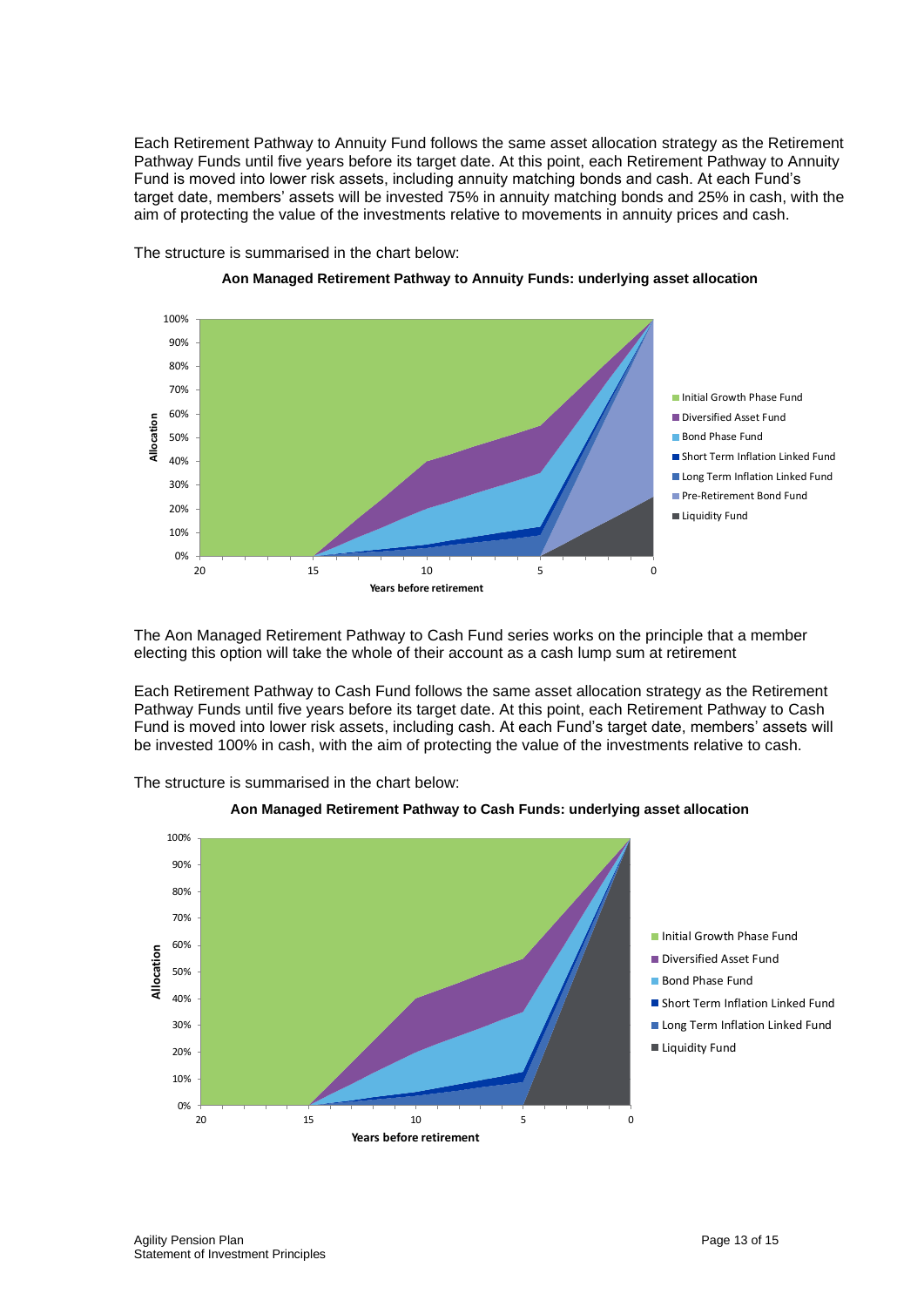### **3. Investment Management Arrangements**

The following describes the mandates given to the investment manager within each asset class.

| <b>Fund</b>                                            | <b>Benchmark</b>                                                       | <b>Target</b>                                                                                |  |
|--------------------------------------------------------|------------------------------------------------------------------------|----------------------------------------------------------------------------------------------|--|
|                                                        | 90% MSCI All Country World Index                                       |                                                                                              |  |
| Aon Managed Initial Growth<br>Phase Fund               | 7% FTSE EPRA/NAREIT Developed Index                                    |                                                                                              |  |
|                                                        | 1.5% AREF/IPD UK Quarterly all Balanced<br><b>Property Funds Index</b> | To outperform the<br>benchmark                                                               |  |
|                                                        | 1.5% FTSE Developed Core Infrastructure<br>Index                       |                                                                                              |  |
| Aon Managed Diversified<br><b>Asset Fund</b>           | <b>SONIA</b>                                                           | To outperform the<br>benchmark by 3.25% pa,<br>gross of fees, over a rolling<br>market cycle |  |
| Aon Managed Bond Phase<br>Fund                         | 50% 3-month LIBOR GBP                                                  | To outperform the<br>benchmark by 1.5% pa over<br>rolling three-year periods                 |  |
|                                                        | 50% iBoxx Sterling Non-Gilts All Stocks Index                          |                                                                                              |  |
| Aon Managed Long Term<br><b>Inflation Linked Fund</b>  | FTSE-A Over 5 Years Index-Linked Gilts Index                           | To perform in line with the<br>benchmark                                                     |  |
| Aon Managed Pre-Retirement<br><b>Bond Fund</b>         | Manager bespoke                                                        | To perform in line with the<br>benchmark                                                     |  |
| Aon Managed Liquidity Fund                             | 7 Day LIBID Rate                                                       | To perform in line with the<br>benchmark                                                     |  |
| Aon Managed Property and<br>Infrastructure Fund        | 70% FTSE EPRA/NAREIT Developed Index                                   |                                                                                              |  |
|                                                        | 15% AREF/IPD UK Quarterly all Balanced<br>Property Funds Index         | To outperform the<br>benchmark                                                               |  |
|                                                        | 15% FTSE Developed Core Infrastructure<br>Index                        |                                                                                              |  |
| <b>HSBC Islamic Global Equity</b><br><b>Index Fund</b> | Dow Jones Islamic Titans 100 Index                                     | To perform in line with the<br>benchmark                                                     |  |

### **4. Fee structure for advisers and manager**

### **4.1 Advisers**

The Trustee's investment advisers are paid for advice received on the basis of the time spent by the adviser. For significant areas of advice (for example large projects, such as a review of the operation of lifestyling), the Trustee will endeavour to agree a project budget.

These arrangements recognise the bespoke nature of the advice given, and that no investment decisions have been delegated to the adviser.